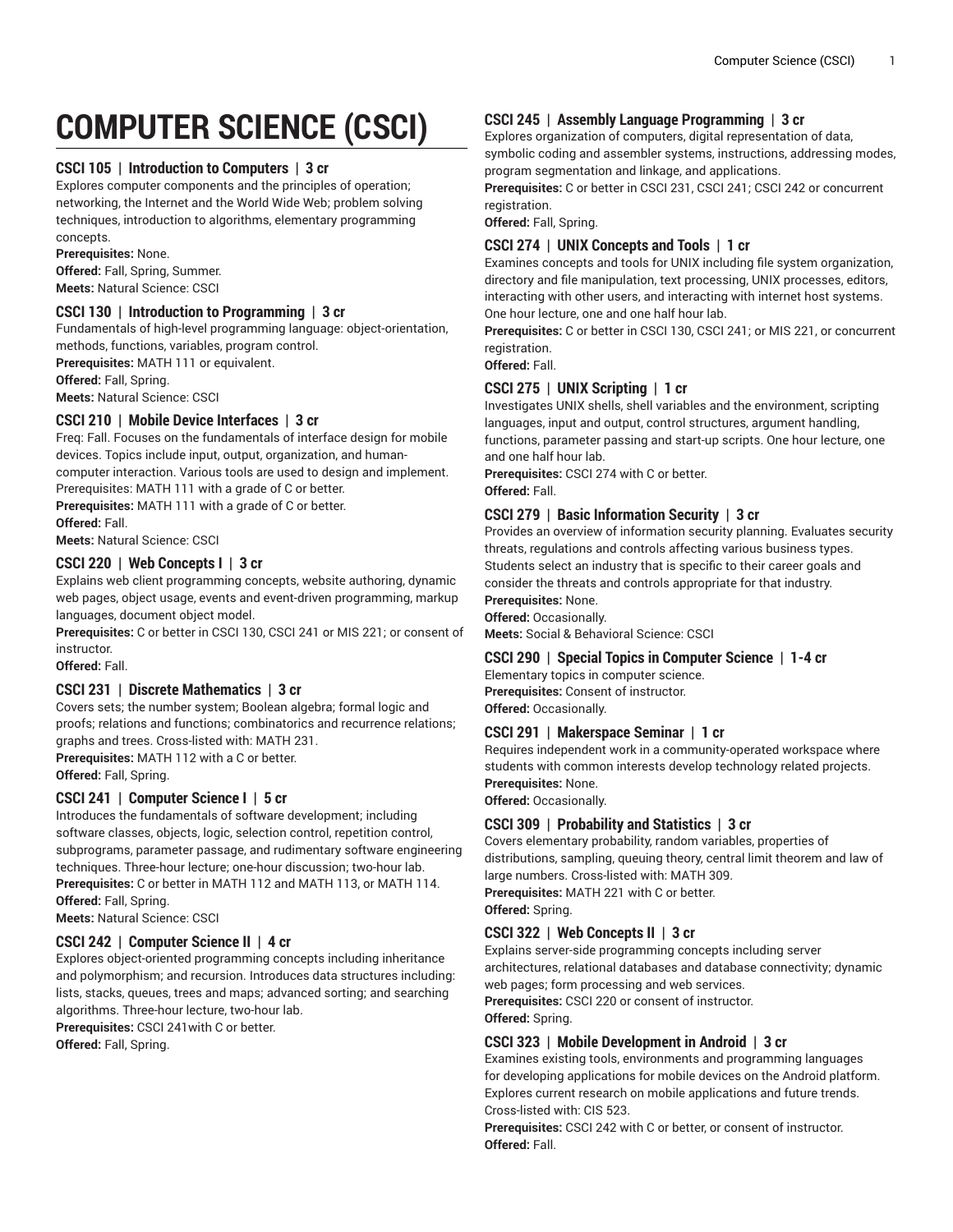# **CSCI 324 | Mobile Development in iOS | 3 cr**

Examines existing tools, environments and programming languages for developing applications for mobile devices on the iOS platform. Explores current research on mobile applications and future trends. Cross-listed with: CIS 524.

**Prerequisites:** CSCI 323 with C or better, or consent of instructor. **Offered:** Spring.

# **CSCI 333 | Programming Languages | 3 cr**

Introduces syntax and semantic issues in programming languages and their effect on language implementation. Includes methods to specify languages, data storage, and the sequence of control in programs. Examines non-procedural languages, including functional and logic languages.

**Prerequisites:** C or better in CSCI 231 and CSCI 242. **Offered:** Spring.

# **CSCI 340 | Data Structures and Algorithm Design | 3 cr**

Study of the design, implementation and analysis of computer algorithms; time and space requirements for sorting, searching, graph theory, mathematics and string processing algorithms.

**Prerequisites:** C or better in CSCI 231 or MATH 231 and in CSCI 242. **Offered:** Spring.

# **CSCI 355 | Computer Architecture | 3 cr**

The design of computer systems and components. Processor design, control structures and micro-programming; cache, memory hierarchies, mass memory, and memory management; buses, interrupts and I/O structures; multiprocessors and advanced processors.

**Prerequisites:** CSCI 245 with C or better.

**Offered:** Spring.

# **CSCI 368 | Mathematical Modeling | 3 cr**

Surveys mathematical models, models involving differential equations, probabilistic models, Markovian-models, simulation, and Monte Carlo methods. Cross-listed with: MATH 368.

**Prerequisites:** MATH 222; PHYS 241 or CSCI 130; or consent of instructor. **Offered:** Yearly.

#### **CSCI 370 | Operating Systems | 3 cr**

Operating system concepts, process definition and implementation, deadlock, memory management and protection, distributed system architecture, and case studies.

**Prerequisites:** C or better in CSCI 242 and CSCI 355. **Offered:** Fall.

#### **CSCI 380 | Database Management Systems | 3 cr**

Examines the relational model, database design, relational database query languages such as Relational Algebra and SQL, database normalization techniques, physical database design. **Prerequisites:** CSCI 242 with C or better. **Offered:** Fall.

#### **CSCI 405 | Artificial Intelligence | 3 cr**

Introduces Artificial Intelligence (AI) techniques that include search, game playing, and knowledge representation. Includes specific subdisciplines of AI such as natural language processing and neural networks. Programming assignments in both Prolog and LISP. **Prerequisites:** CSCI 333 with C or better. **Offered:** Occasionally.

# **CSCI 410 | Introduction to Data Science | 3 cr**

Introduces extraction of knowledge from data. Covers basics of statistical inference and the identification of probability distributions commonly used as foundations for statistical modeling. Provides an overview of commonly used data science software tools. Not open to students with credit in CIS 610.

**Prerequisites:** CSCI 242; and CSCI 309 or QM 310; or consent of instructor.

**Offered:** Fall.

#### **CSCI 411 | Programming for Data Science | 3 cr**

Surveys common programming languages for data science. Explores the development of applications for data-centric software used to extract actionable knowledge and insights from heterogeneous data sources that answer specific scientific, socio-political, or business questions. Not open to students with credit in CIS 611.

**Prerequisites:** CSCI 410 or CIS 610 or consent of instructor. **Offered:** Spring.

## **CSCI 412 | Data Mining and Machine Learning | 3 cr**

Explores data mining methods and procedures for diagnostic and predictive analytics. Includes association rules, clustering algorithms, tools for classification, and ensemble methods. Emphasizes computer implementation and applications. Not open to those with credit in CIS 612.

**Prerequisites:** CSCI 410 or CIS 610 or consent of instructor. **Offered:** Occasionally.

# **CSCI 413 | Big Data Analysis | 3 cr**

Introduces the efficient processing of large data sets, including nonrelational databases and algorithms that allow for the distributed processing of large data sets across clusters. Not open to those with credit in CIS 613.

**Prerequisites:** CSCI 410 or CIS 610 or consent of instructor. **Offered:** Occasionally.

# **CSCI 420 | Computer Graphics | 3 cr**

Graphics hardware and software, techniques for representation and visualization, two- and three-dimensional transformations, concepts and techniques of visual realism.

**Prerequisites:** CSCI 340 with C or better. **Offered:** Occasionally.

# **CSCI 421 | Computer Vision | 3 cr**

Reviews algebra of matrices and partial differentiation. Introduction to Machine Vision and Image Processing including image formation, thresholding, image filtering, edge detection, image segmentation, image data compression, image similarity and dynamic vision. **Prerequisites:** CSCI 242 with a grade of C or better. **Offered:** Occasionally.

# **CSCI 424 | Client/Server Development | 3 cr**

Explores server-side application programming concepts. Includes server architectures, communication protocols, relational databases and database connectivity, dynamic content delivery and communication security. Cross-listed with: CIS 674.

**Prerequisites:** CSCI 324 with C or better, or consent of instructor. **Offered:** Fall.

# **CSCI 431 | Computational Models | 3 cr**

Delves into regular languages, finite automata, context-free languages and grammars, push-down automata, Turing machines, algorithms and the Church-Turing thesis, and decidability.

**Prerequisites:** CSCI 231 or MATH 231 with a C or better. **Offered:** Occasionally.